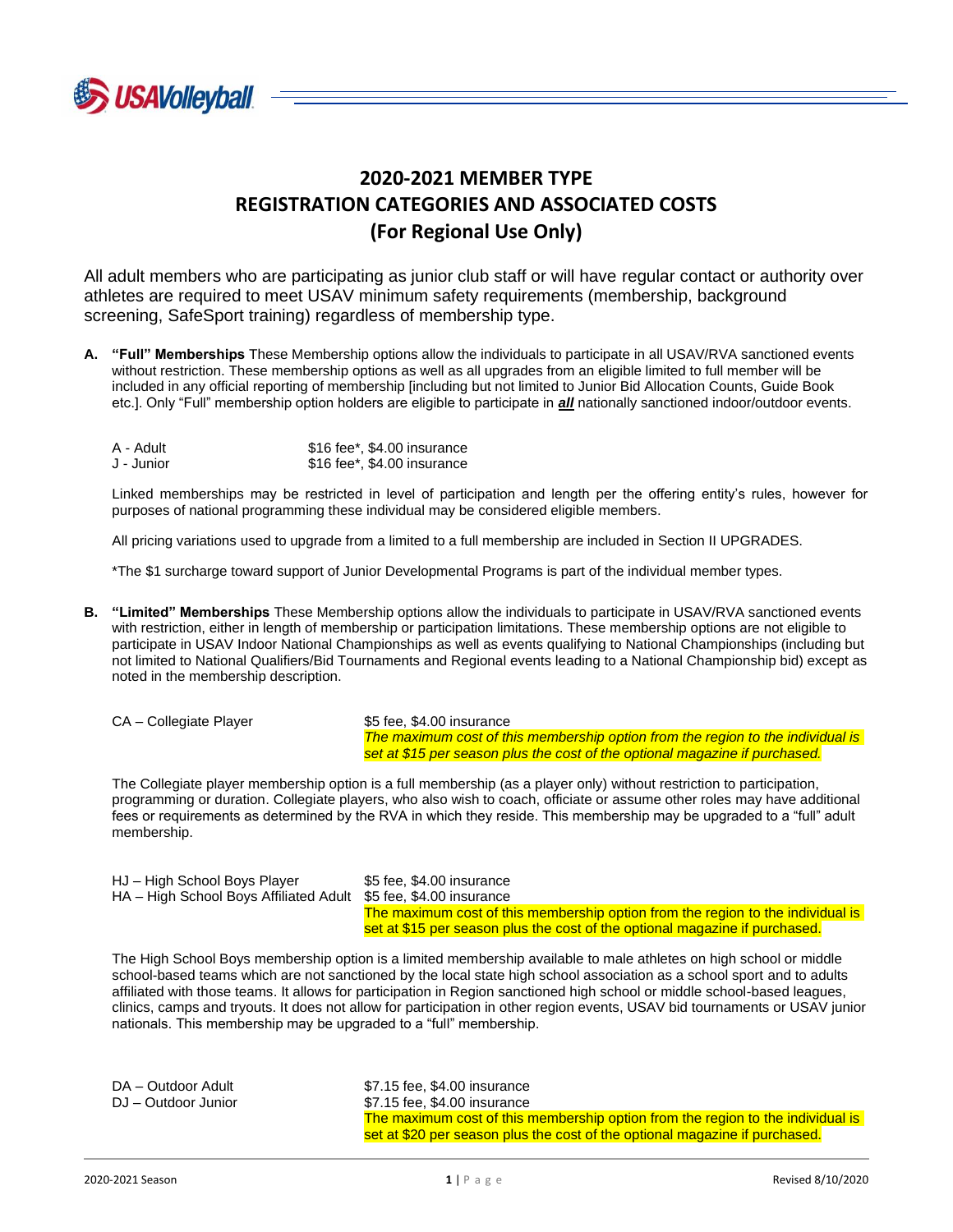The Outdoor membership is a **full season** membership but limited to outdoor programming, including nationally sanctioned outdoor events and national outdoor championship. It does *not* include participation eligibility for any indoor programming*. Individuals registered in the DJ category do not count toward JNC bid allocations*. These memberships may be upgraded to a "full" junior or "full" adult membership.

OZ – Other ZERO Cost (8 & Under) \$0 fee, \$0 insurance *This membership is offered at zero dollars to the participants plus the cost of the optional magazine if purchased.*

8 & Under – (8 years of age during the entire membership season). Regionally sanctioned play only (indoor/outdoor). Individuals in this category are not eligible to play in national level events (Qualifiers, JNC, National High Performance teams/camps, etc.). If a member is participating in a national level activity (except tryouts), he/she would need to be upgraded to a full membership. Individuals registered in the OZ category do not count toward JNC bid allocations

OY – Other Youth (11 & Under) \$3 fee, \$4.00 insurance

*The maximum cost of this membership from the region to the individual is set at \$15 per season plus the cost of the optional magazine if purchased*.

11 & Under – Regionally sanctioned play (indoor/outdoor). Individuals in this category are not eligible to play in national level events (Qualifiers, JNC, National High Performance teams/camps, etc.). If a member is participating in a national level activity (except tryouts), he/she would need to be upgraded to a full membership. Individuals registered in the OY category do not count toward JNC bid allocations.

| SA - Summer Adult  | \$2 fee, \$4.00 insurance                                                       |
|--------------------|---------------------------------------------------------------------------------|
| SJ – Summer Junior | \$2 fee. \$4.00 insurance                                                       |
|                    | The maximum cost of this membership from the region to the individual is set at |
|                    | \$15 per season plus the cost of the optional magazine if purchased.            |

The Summer membership is not upgradable and is valid from May  $1<sup>st</sup>$  of the season until the end of the season (10/31) and covers indoor and outdoor play. Individuals in this category are **not** eligible to play in national level events (Qualifiers, JNC, National High Performance teams/camps, etc.). Individuals registered in the SJ category do not count toward JNC bid allocations.

#### TJ – Tryout Junior **\$1 fee, \$4.00 insurance**

The tryout membership option is a limited membership option for juniors that allows only for participation in Region sanctioned club volleyball tryouts. It does not allow for participation in other region sanctioned events (practices, competitions, camps, clinics, etc) or in USAV bid tournaments or USAV junior nationals. This membership may be upgraded to any "full" membership option.

WA – Event Worker Adult **\$1** fee, \$4.00 insurance

The Event Worker membership option is a limited, full season membership available to individuals working Region/USA Volleyball sanctioned events. It does not allow for participation in a player role or as a rostered adult for any Region/USA Volleyball sanctioned event. This membership does not include the cost of a background screening but allows for free access to SafeSport Training. This membership may be upgraded to a "full" membership.

| EA - One-Day Adult  | \$1 fee, \$1.50 insurance |
|---------------------|---------------------------|
| EJ - One-Day Junior | \$1 fee, \$1.50 insurance |

The One-Day membership covers an individual's participation (player, coach and/or official) during one day. Individual RVA restrictions may apply.

| MA - 1-Event (multi-day) Adult  | \$1 fee, \$4.00 insurance |
|---------------------------------|---------------------------|
| MJ - 1-Event (multi-day) Junior | \$1 fee, \$4.00 insurance |

The One-Event (multi-day) membership is used for events that extend for more than one day and up to a total of five consecutive days. Individual RVA restrictions may apply.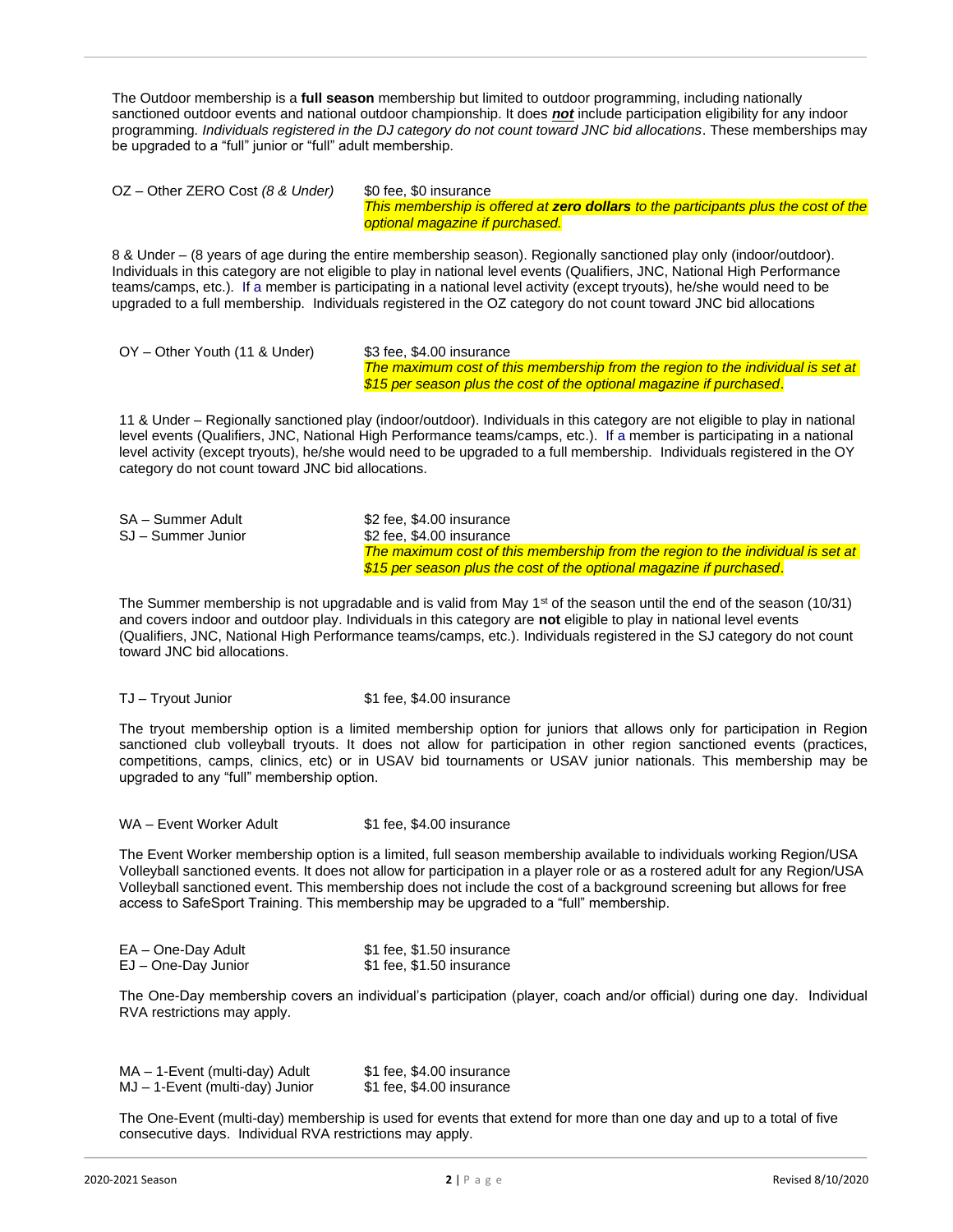LA – League Adult \$1.50 fee, \$1.50 insurance LJ – League Junior  $$1.50$  fee, \$1.50 insurance

A league membership is not upgradable. A league shall be defined as a structured event over an established number of dates and meeting any additional criteria as deemed necessary by the sanctioning RVA (not to exceed a maximum of 24 hours of participation). League membership holders will be limited to a maximum of four hours (consecutive) of participation per date. The region, Y's, park and recreation departments or other similar groups could run leagues. Maximum team roster size (including substitutes):

6 Person Team – Maximum of 15 players and up to 5 staff (coach, team rep, etc)

4 Person Team – Maximum of 10 players and up to 3 staff (coach, team rep, etc)

Less than 4 persons per team – Players cannot exceed 2.5 times the team size, staff cannot exceed 1 for every 3 players.

Adults participating in a junior league (league representative, coaches, team representative etc) require a background screening and SafeSport Training. Additional requirements for coaches (IMPACT, waivers, etc) may apply.

Individual information from league memberships needs to be sent to the national office. **Data submitted needs to conform to the general registration layout**. **As an alternative, the Region can use the League Waiver Form (one for each team) and submit completed copies of the forms to the National Office. Processing fees for use and sending of the League Waiver Form may apply.** Submit the registration data and League Reporting Form or the Monthly Reporting Form along with the correct fees to the National Office. The league team summary form is available for use by the region. The region should retain signed forms (League Forms and individual registration forms) for a period as indicated in the USA Volleyball Record Retention Policy or state requirement, whichever is longer, in the event of an insurance claim.

Acceptable applications of limited memberships (excluding league) include:

- 1. Tryouts (regional Programming per region rules<sup>1</sup>)
- 2. Coaches, officials or players clinics and camps<br>3. Tournament participant (player, coach, chapero
- 3. Tournament participant (player, coach, chaperone or official) per regional guidelines, excluding national level events (Qualifiers, JNC, National High Performance etc.)
- 4. Access of member organization participants to any regionally (per region rules) or outdoor nationally sanctioned events

High Performance - Individual needs to upgrade to eligible membership once selected for camp/program

# **C. UPGRADES**

An individual may upgrade from any of the limited memberships, except the League or Summer Membership. Upgrade fees are equal to the "full" member fees less applicable credits. Please note that the One-Day membership insurance (\$1.50) expires at the end of the one-day event, and full insurance costs (\$4.00 for both adults and juniors) must be paid when the participant upgrades. The \$1 surcharge toward support of Junior Developmental Programs is part of the upgrade fees for all applicable upgrades to a "full" membership.

| Upgrade from DA to "full" Adult    | \$8.85 fee*, \$0 insurance, magazine optional     |
|------------------------------------|---------------------------------------------------|
| Upgrade from DJ to "full" Junior   | \$8.85 fee*, \$0 insurance, magazine optional     |
| Upgrade from CA to "full" Adult    | \$11.00 fee*, \$0 insurance, magazine optional    |
| Upgrade from EA to "full" Adult    | \$15.00 fee*, \$4.00 insurance, magazine optional |
| Upgrade from EJ to "full" Junior   | \$15.00 fee*, \$4.00 insurance, magazine optional |
| Upgrade from HA to "full" Adult    | \$11.00 fee*, \$0 insurance, magazine optional    |
| Upgrade from HJ to "full" Junior   | \$11.00 fee*, \$0 insurance, magazine optional    |
| Upgrade from MA to "full" Adult    | \$15.00 fee*, \$0 insurance, magazine optional    |
| Upgrade from MJ to "full" Junior   | \$15.00 fee*, \$0 insurance, magazine optional    |
| Upgrade from OZ to "full" Junior   | \$16.00 fee*, \$4.00 insurance, magazine optional |
| Upgrade from OY to "full" Junior   | \$13.00 fee*, \$0 insurance, magazine optional    |
| Upgrade from TJ to "full" Junior   | \$15.00 fee*, \$0 insurance, magazine optional    |
| Upgrade from WA to "full" Adult    | \$15.00 fee*, \$0 insurance, magazine optional    |
| Upgrade from FA to "full" Adult    | \$18.00 fee*, \$0 insurance, magazine optional    |
| Upgrade from FJ to "full" Junior   | \$18.00 fee*, \$0 insurance, magazine optional    |
| Upgrade from EA to Outdoor Adult#  | \$6.15 fee, \$4.00 insurance, magazine optional   |
| Upgrade from EJ to Outdoor Junior# | \$6.15 fee, \$4.00 insurance, magazine optional   |
| Upgrade from MA to Outdoor Adult#  | \$6.15 fee, \$0 insurance, magazine optional      |
| Upgrade from MJ to Outdoor Junior# | \$6.15 fee, \$0 insurance, magazine optional      |

#*Any upgrade to the Outdoor membership category is subject to the same programming restriction.*